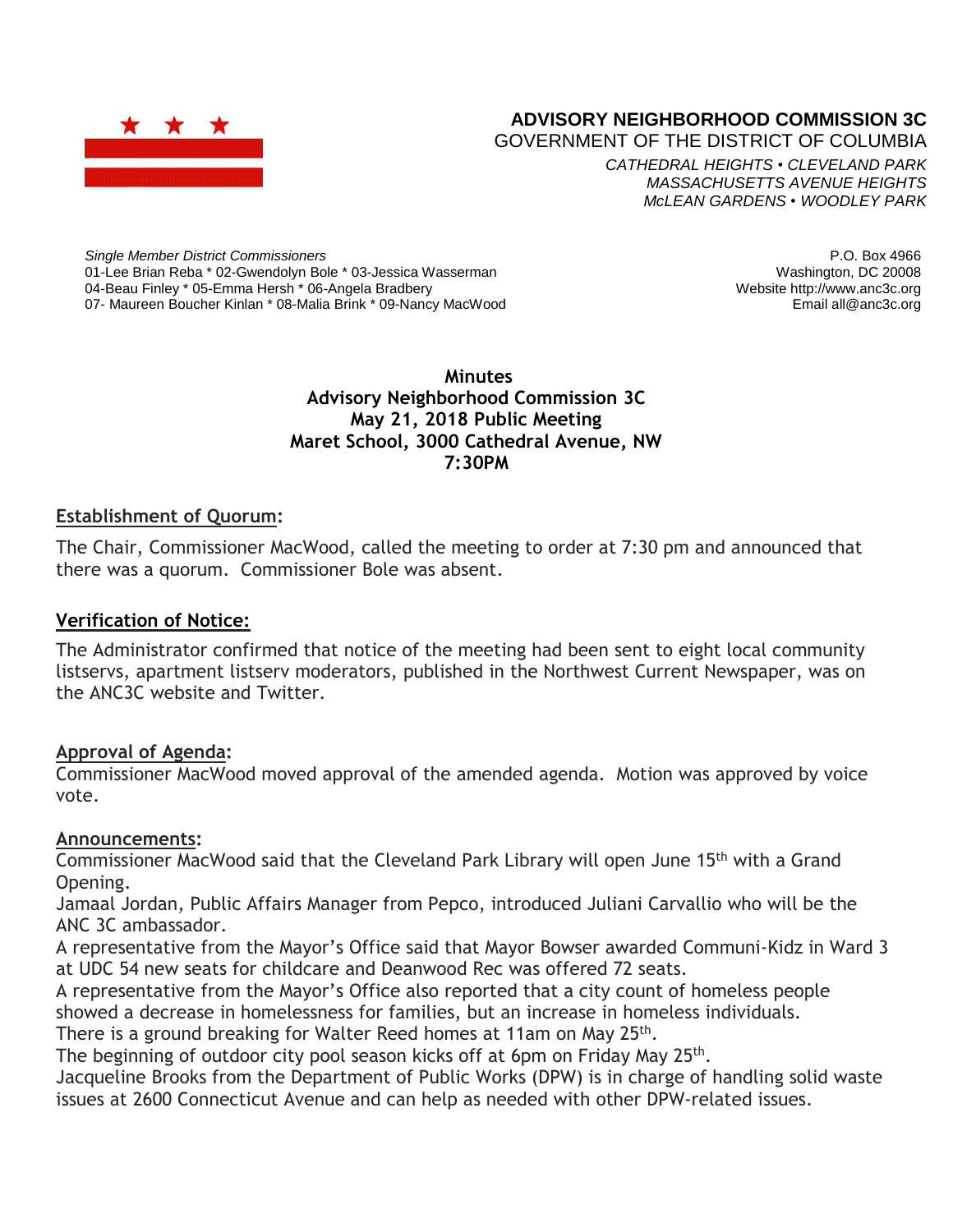### **Community Forum**:

Nancee Lyons from DPW said that Salon Macomb has expressed an interest in a mural. They have just selected an artist. The previous 2603 Connecticut Ave NW mural got tagged and they will go forward with getting it fixed with a new mural in June.

### **Consent Calendar:**

Commissioner MacWood moved approval of the Consent Calendar. Motion was approved by voice vote for ABRA Renewals for Papa Liquors, 3703 Macomb Street, NW; Cathedral Liquors, 3000 Connecticut Ave, NW; Historic Preservation Review Board application (HPA #18-366) for a small rear addition, new side porches, widening of rear portion of driveway, and replacement windows and trims to match existing for 3512 Lowell Street, NW; and Public Space application (#300791) for a sign for Sikh Gurdwara on 3801 Massachusetts Avenue, NW.

## **Commission Business:**

- *1. Presentation by Grif Johnson from Quiet Clean DC on Leaf Blower legislation introduced by CM Mary Cheh that would restrict certain types of leaf blowers* Only gas leaf blowers would be affected. The plan is to phase them out by 2022. The bill is with the Council at the Committee of the Whole. The ANC will consider a resolution in the future before the hearing.
- *2. Presentation by Jackie Stanley from DC Department of Parks and Recreation on plans for Ward 3 Pool at Hearst Park and updates on previous requests for information from ANC 3C* See <https://dgs.dc.gov/page/hearst-park-and-pool-improvement-project> for updates. Commissioner Hersh requested a traffic study done during peak times.
- *3. Consideration of a Historic Preservation Review Board application (HPA #18-129) for partial demolition of original roof and a rear 3-story addition for 3415 Porter Street, NW* Commissioner Hersh read and moved a resolution on the application. Motion was approved by voice vote. See Attachment A.
- *4. Consideration of Historic Preservation Review Board Application (HPA #17-10) for Historic Landmark designation of lobby and entrance gates of Wardman Tower for 2600/2660 Woodley Road, NW*

Commissioner MacWood read and moved a resolution on the application. Commissioners Wasserman and Brink made friendly amendments. Commissioner MacWood accepted friendly amendments. Motion was approved by voice vote. See Attachment B.

*5. Consideration of a Board of Zoning Adjustment Application (BZA #19788) for the Embassy of Norway at 2710 34th Street, NW regarding addition to and renovation of existing Chancery Building*

Commissioner Brink read and moved a resolution on the application. Motion was approved by voice vote. See Attachment C.

*6. Consideration of a Historic Preservation Review Board application (HPA #17-495) for 3900 Wisconsin Avenue, NW regarding revised concept, building and landscaper alterations and additions*

Commissioner Bradbery read and moved a resolution on the application. Commissioner Bradbery amended the resolution. Motion was approved by voice vote. See Attachment D.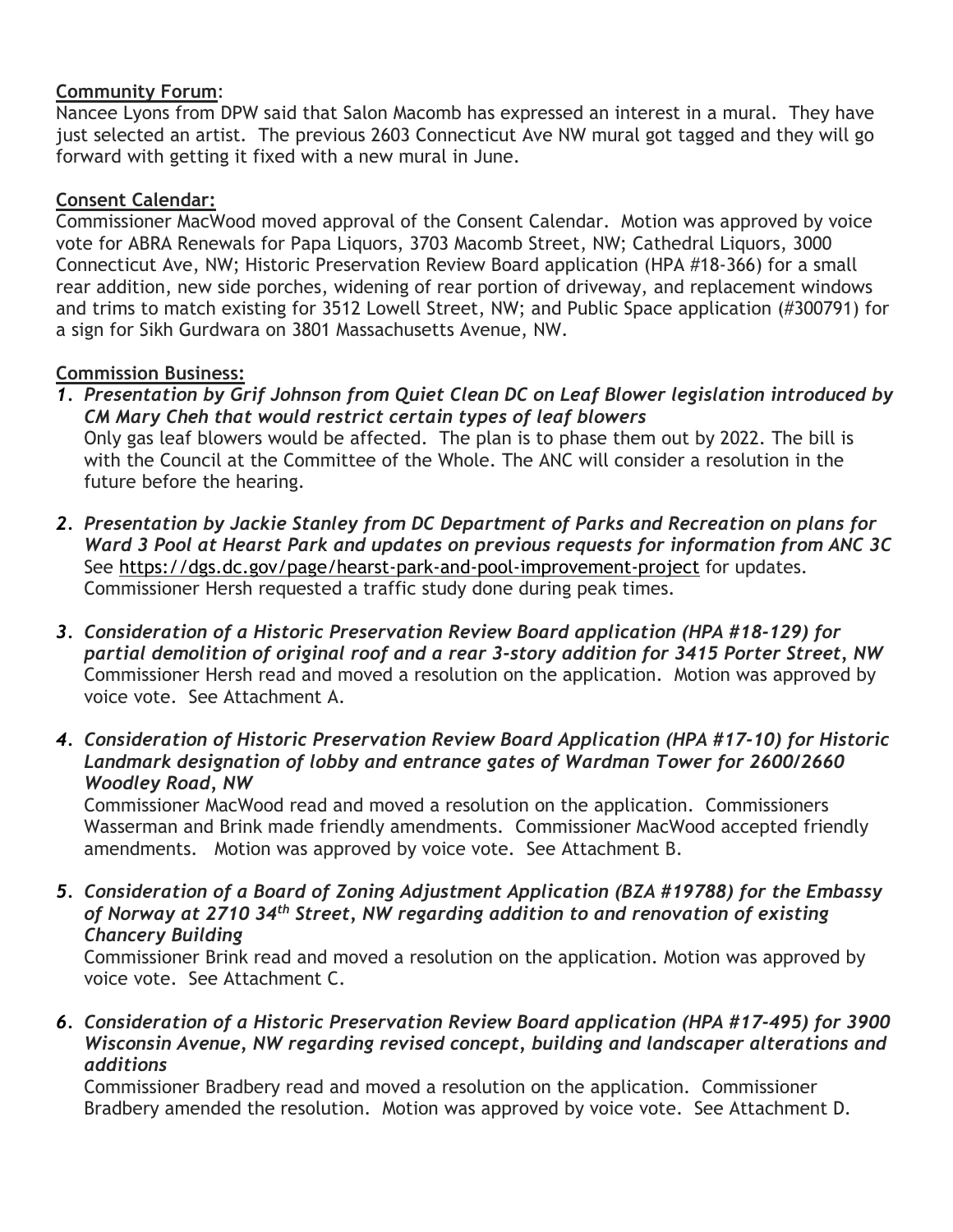*7. Consideration of a resolution to call on the Department of For-Hire Vehicles to release Porter Street, NW taxi stand spaces*

Commissioner Bradbery read and moved a resolution on the release of Porter Street taxi stand. Motion was approved by voice vote. See Attachment E.

*8. Consideration of a resolution requesting DDOT to study weekend residential parking on Ordway Street, NW in 3C04*

Commissioner Finley read and moved a resolution on a DDOT study. Commissioner Boucher made friendly amendments. Commissioner Finley accepted friendly amendments. Motion was approved by voice vote. See Attachment F.

*9. Consideration of a resolution requesting that DDOT evaluate the reversible rush hour lanes on Connecticut Avenue, NW*

Commissioner Hersh and Finley read and moved a resolution on the reversible rush hour lanes. Commissioner Reba made friendly amendments. Commissioner Hersh accepted friendly amendments. Commissioner Brink called the question. Motion was approved by voice vote. See Attachment G.

## **Other:**

Commissioner Hersh gave an update on the progress of the new ANC3C website.

Commissioner Brink moved adoption of the April 18, 2018 minutes. Motion was approved by voice vote.

Treasurer's Report: Commissioner Brink moved adoption of 2018 Q2 report for January through March. Motion was approved by voice vote.

SMD reports: Agreement not to report due to late hour.

## **Adjournment:**

Commissioner MacWood moved to adjourn the meeting. Motion was approved by voice vote. Meeting adjourned at 10:13pm.

#### Attested by

mendolyn 7 bola

Gwendolyn Bole, Secretary, on June 18, 2018

These minutes were approved by a voice vote on June 18, 2018 at a scheduled and noticed public meeting *of ANC 3C at which a quorum (a minimum of 5 of 9 commissioners) was present.*

## **Attachment A:**

## **ANC3C Resolution 2018-014**

**Resolution Regarding a Historic Preservation Review Board Application (HPA 18- 129) for Concept Review for 3415 Porter Street NW**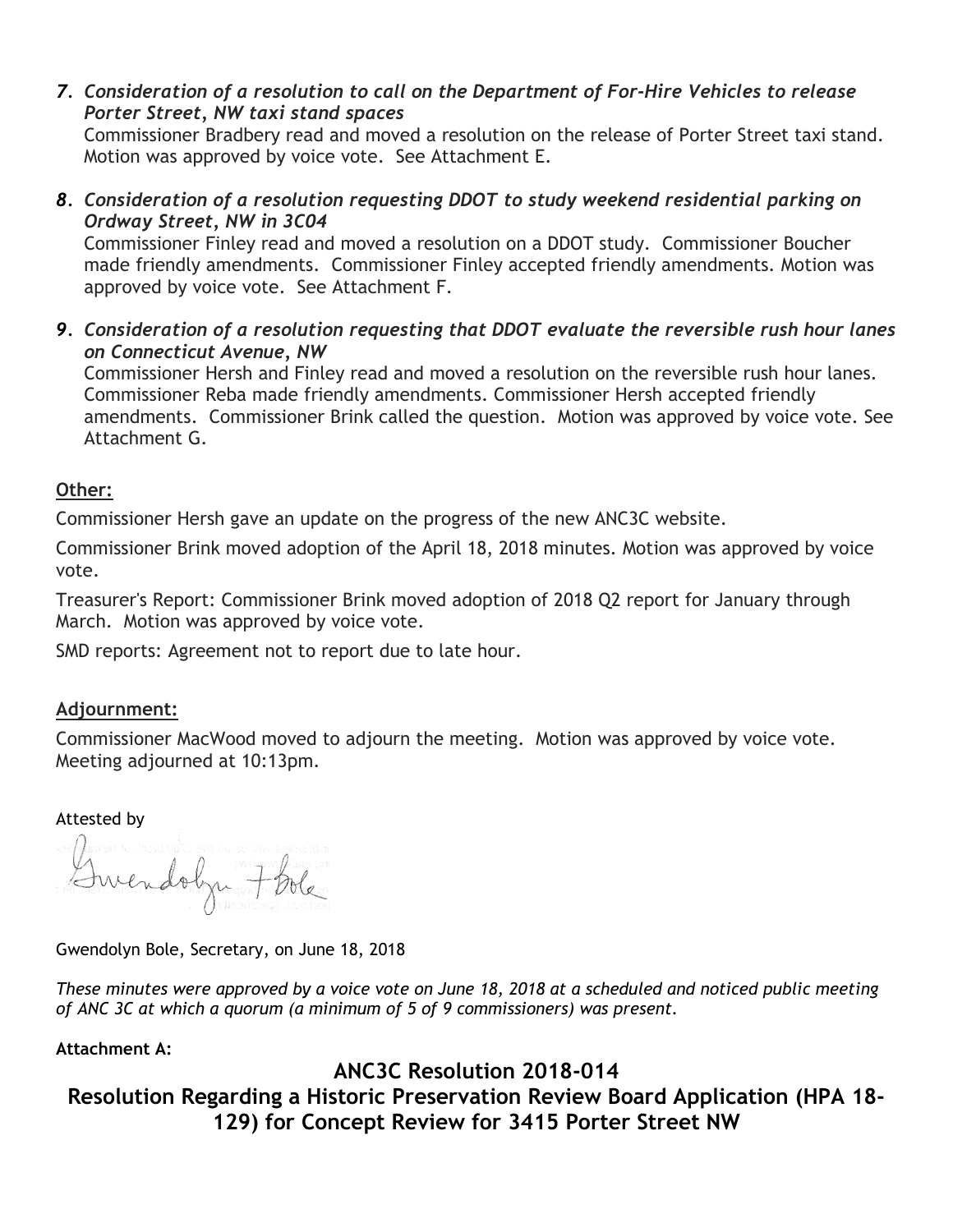WHEREAS, the owners of 3415 Porter Street NW, a contributing structure in the Cleveland Park Historic District, have applied to HPRB for concept level review for a rear addition and roof alteration; and

WHEREAS, the original house, built in 1920, is a frame and siding-clad house; and

WHEREAS, the proposal includes a three-story addition and roof alteration at the rear of the building; and

WHEREAS, construction would involve removing the existing rear of the house (not original to the house), rebuilding the first two floors, and adding a third floor; and

WHEREAS, demolition of the existing rear of the house includes removal of a room that is presently indented and subordinate to the core of the house;

WHEREAS, the proposed rear addition will extend beyond the existing footprint of the back room, by approximately 14 feet in depth, and will fully align in width with the main body of the house;

WHEREAS, the existing garage, currently separate from the house and at the rear of the property, would be moved to connect with the rear of the house as a new level with a deck on top of the garage; and

THEREFORE, BE IT RESOLVED that while ANC 3C does not oppose an addition to the rear of the house, ANC 3C urges that the homeowners and architect revise plans such that the new structure is subordinate to and distinct from the main house, including maintaining the indentation of the existing structure;

FINALLY, BE IT RESOLVED that the Chair, Commissioner for ANC3C05, or their designees are authorized to represent the Commission regarding this resolution.

**Attested by**

Thing of Aulled

Nancy J. MacWood **Chair, on May 21, 2018**

This resolution was approved by a voice vote on May 21, 2018 at a scheduled and noticed public meeting of ANC 3C at *which a quorum (a minimum of 5 of 9 commissioners) was present.*

Attachment B:

**ANC3C Resolution 2018-015 Regarding a Historic Preservation Review Board Application (HLA #17-10) To Amend Wardman Park Annex Landmark Designation, 2600/2660 Woodley Road NW**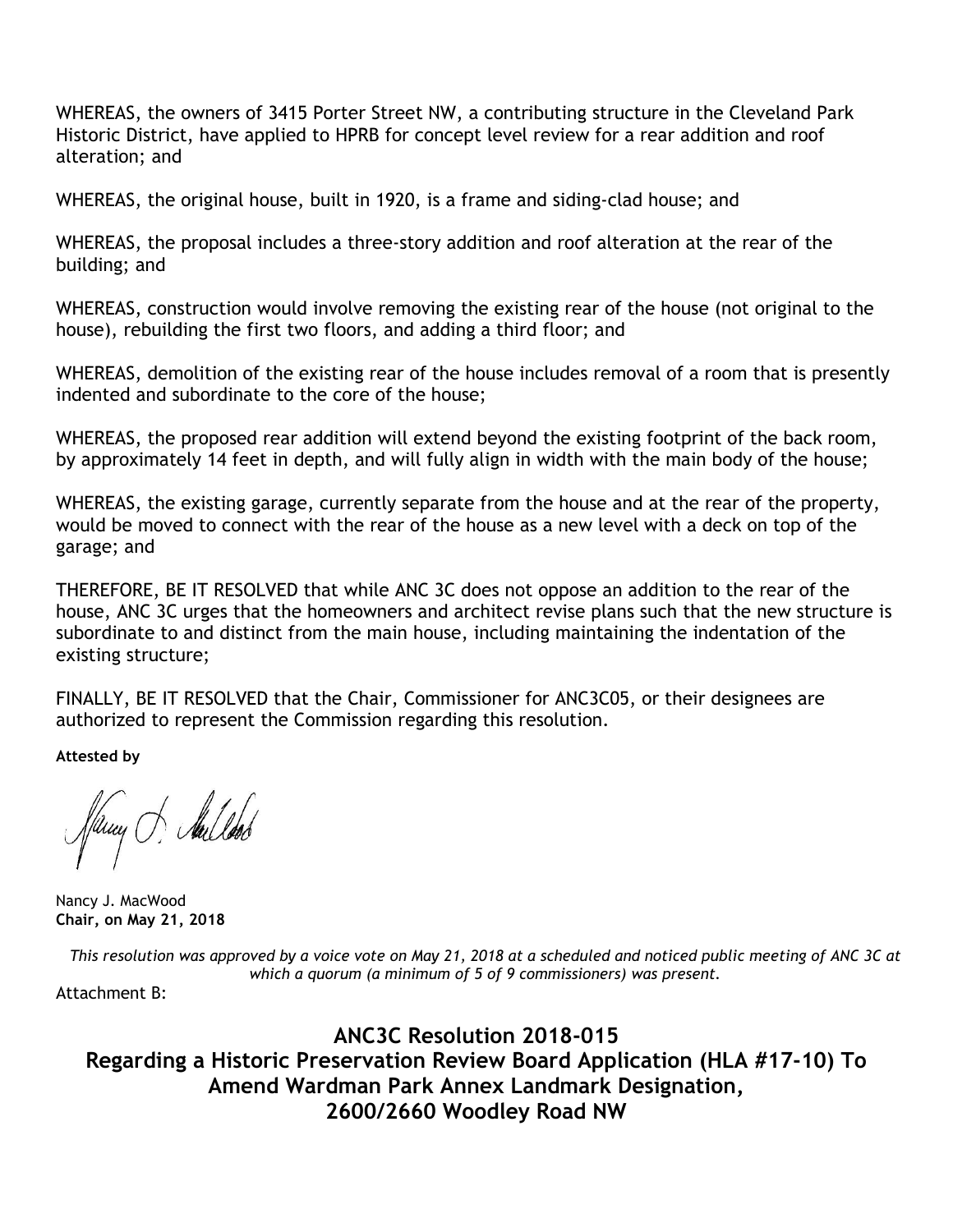WHEREAS, the Woodley Park Community Association has applied to the Historic Preservation Review Board (HPRB) to amend the historic landmark designation of the Wardman Park Annex (aka Wardman Tower) to include the lobby and the brick gates; and

WHEREAS, Caroline Hickman, an architectural historian and granddaughter of the architect of Wardman Tower, Mihran Mesrobian, is the author of the application; and

WHEREAS, the lobby is part of Wardman Park Hotel, as are the brick gates;

WHEREAS, the owner of the property, has no objection to landmark designation of the four brick gates, but does have concerns about designating the entire lobby as historic; and

WHEREAS, the application sets out how the features meet the criteria for landmark designation;

THEREFORE, BE IT RESOLVED that ANC3C finds that the application satisfies the criteria for landmark designation;

BE IT FURTHER RESOLVED that ANC3C has no objection to HPRB granting this application;

BE IT FURTHER RESOLVED that, if granted, ANC3C finds this landmark designation should not require prior approval by HPRB for routine, in-kind maintenance, as defined by HPRB;

FURTHER, BE IT RESOLVED that the Chair, the Commissioner for ANC3C02 or their designees are authorized to represent the Commission regarding this Resolution.

**Attested by**

Pany J. Aulleob

Nancy J. MacWood **Chair, on May 21, 2018**

This resolution was approved by a voice vote on May 21, 2018 at a scheduled and noticed public meeting of ANC 3C at *which a quorum (a minimum of 5 of 9 commissioners) was present.*

Attachment C:

## **ANC3C Resolution 2018-016 Regarding an Application of the Royal Norwegian Embassy to Renovate and Expand a Chancery located at 2720 34th Street, NW**

WHEREAS, the Royal Norwegian Embassy has applied to Foreign Mission Board of Zoning Adjustment (BZA Application No. 19788) on behalf of Statsbygg, the Norwegian government agency which owns the property, to renovate and expand the Norwegian Chancery located at 2720 34th Street NW; and

WHEREAS, the proposal relates to the renovation of the chancery building and includes the enclosing and expanding a covered loggia along 34th Street NW between the Ambassadorial Residence and Chancery to create additional social space (i.e. the "garden room"); renovating and slightly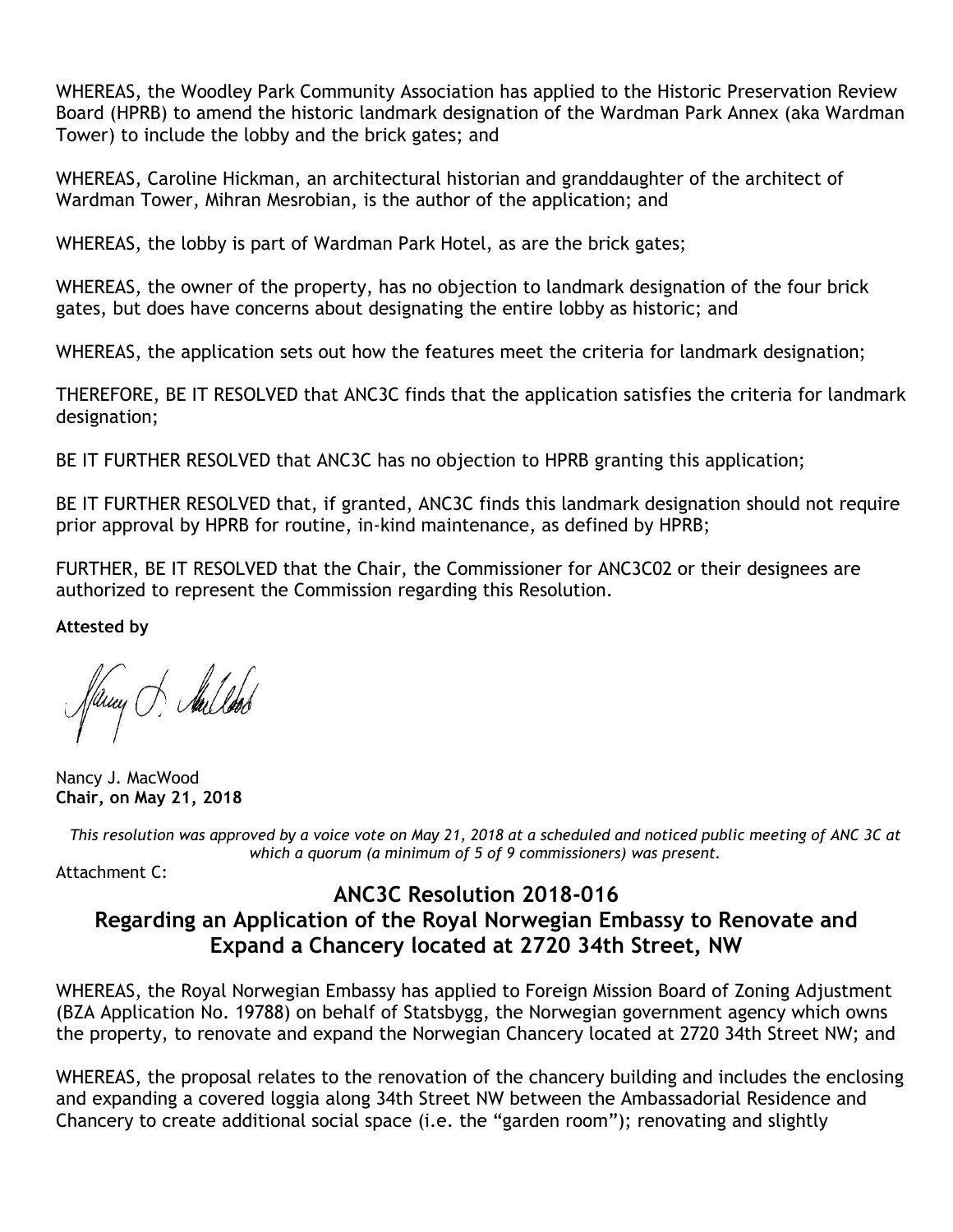expanding the entrance of the Chancery to allow for street-level access; creating new window openings; adding an elevator; constructing of a new addition on the north side elevation to create an open space and stairway; and creating of additional parking spaces in the alley;

WHEREAS, officials from the Royal Norwegian Embassy and the architects have met repeatedly with the adjacent neighbors to present the project and hear any concerns; and

WHEREAS, neighbors are supportive of the Chancery, but raised concerns regarding the use of space adjacent to the alley for parking and concurrent accessibility of the alley and garages by nearby residents; light pollution from office windows in evenings; and containment and maintenance of trash area to discourage vermin;

WHEREAS the applicant has revised its plans in response to feedback from Residents to relocate parking spaces originally proposed as parallel parking spaces to be pull-in spaces and minimize parallel parking in the alley to one compact spot, to move trash further from the garden and enclose the trash receptacles to reduce vermin issues, and to install sensor lights to ensure unoccupied spaces do not remain lit;

WHEREAS, Statsbygg has also provided a letter of agreement with regard to solutions proposed to address the neighbors' concerns; and

WHEREAS, this letter of agreement is attached to this Resolution as Exhibit A;

THEREFORE BE IT RESOLVED that ANC 3C supports the Royal Norwegian Embassy's application to expand and renovate the Chancery (Application No. 19788);

FURTHER, BE IT RESOLVED that the Chair and Commissioner for ANC3C08 or their designees are authorized to represent the Commission in this matter.

**Attested by**

Viewy J. Aullook

Nancy J. MacWood **Chair, on May 21, 2018**

This resolution was approved by a voice vote on May 21, 2018 at a scheduled and noticed public meeting of ANC 3C at *which a quorum (a minimum of 5 of 9 commissioners) was present.*

Attachment D:

## **ANC3C Resolution 2018-017**

## **Regarding a Revised Design Concept of NASH-Roadside 3900 Wisconsin, LLC to be Presented to the Historic Preservation Review Board for the Redevelopment of 3900 Wisconsin Avenue NW**

WHEREAS, NASH-Roadside 3900 Wisconsin, LLC is redeveloping an approximately 9.7-acre site that now serves as the headquarters for Fannie Mae at 3900 Wisconsin Avenue NW;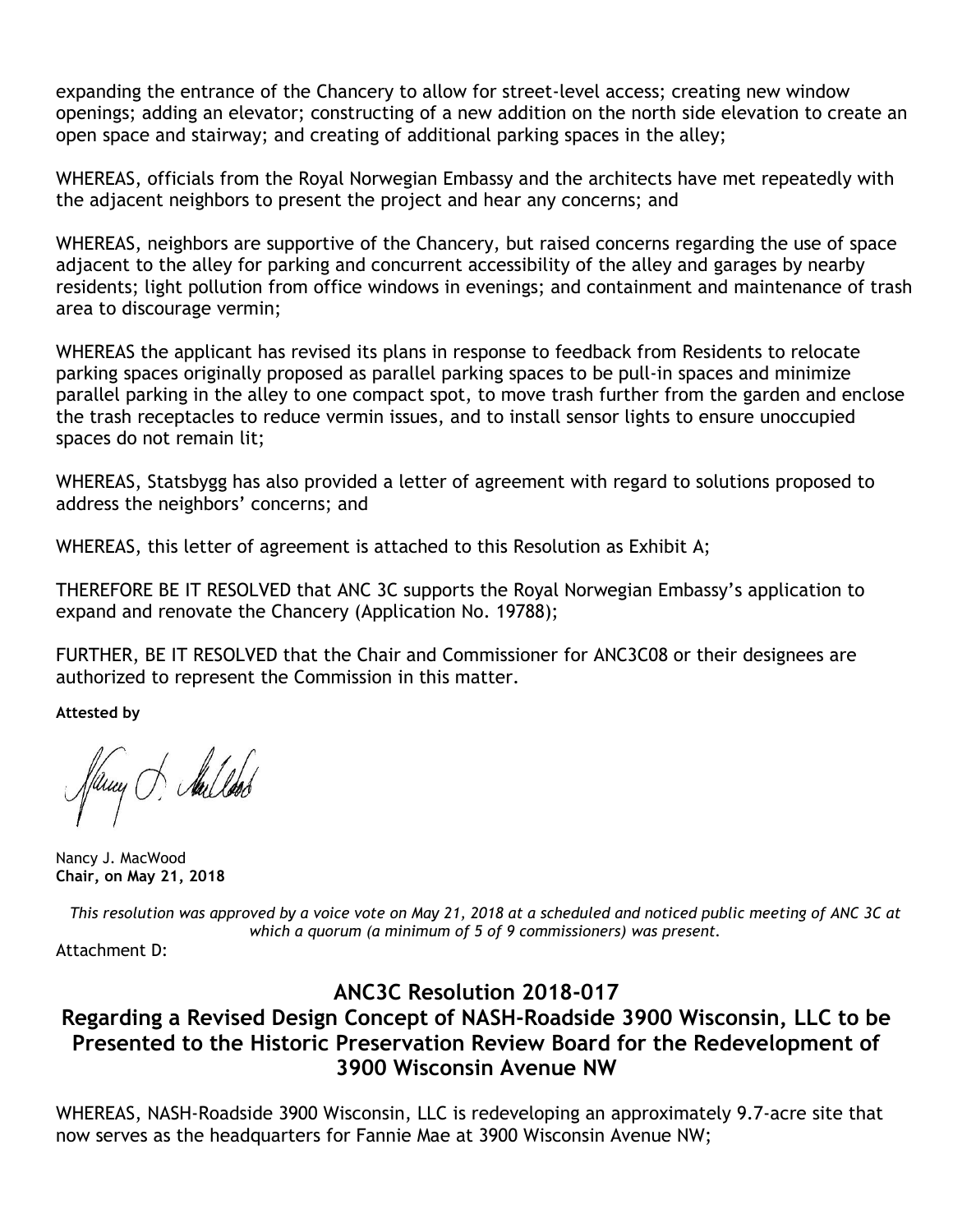WHEREAS, NASH-Roadside plans to develop the property with approximately 700 residential units, 34,488 square feet of general retail, just under 86,000 square feet of grocery space, approximately 6,500 square feet of restaurant space to be operated by the grocer, a 650-seat movie theater, 34,056 square feet of office space, 37,566 square feet of fitness club space, 34,056 square feet of cultural/arts space and an approximately 1,400- space, three-level, below-grade parking garage. NASH-Roadside also plans either a 140-room hotel or 68 additional units of housing;

WHEREAS, on Nov. 16, 2017, the Historic Preservation Review Board (HPRB) granted historic landmark designation to the main building at 3900 Wisconsin Avenue, formerly the headquarters of the Equitable Life Insurance Company, and approved NASH-Roadside's conceptual design within a boundary around the historic building;

WHEREAS, NASH-Roadside has added details to that design, incorporating comments from the HPRB and ANC, and is seeking HPRB approval for the revised design;

WHEREAS, in the revised design, four new dormers have been added at the far south and north to match existing dormers; doors have been added to the back of the building to create access to the courtyards; and multiple metal grille vents have been added for ventilation;

WHEREAS, in the revised design, a new pavilion with a landscaped roof to be built to the south of the historic building is no longer attached to that building, is set back farther from Wisconsin Avenue NW and has been reduced in scale, with reductions to the ground floor area and height;

WHEREAS, in the revised design, two new buildings to be constructed behind the historic structure are simplified in design, and by removing bay projections, the space between them – which provides a view of the back of the historic building – has been enlarged from 45 feet to 50 feet to reduce the massing of buildings behind the historic building;

WHEREAS, the front lawn area has been revised to include a portion of the circular drive that previously had been eliminated;

WHEREAS, the Applicant's revised concept includes more details about landscaping and fountains, as well as building materials;

WHEREAS, NASH-Roadside proposes incorporating floor-to-ceiling glass in the two new buildings to be built directly behind the historic building, which could pose a hazard to birds;

THEREFORE, BE IT RESOLVED that the ANC3C:

Supports NASH-Roadside's revised concept design for the portion of the property surrounding the main building and its two wings;

Urges the HPRB to require NASH-Roadside to use a material in the two new buildings that will deter birds from flying into the buildings;

Urges the HPRB to ensure that ANC3C is involved in reviewing and commenting on any revisions to the design;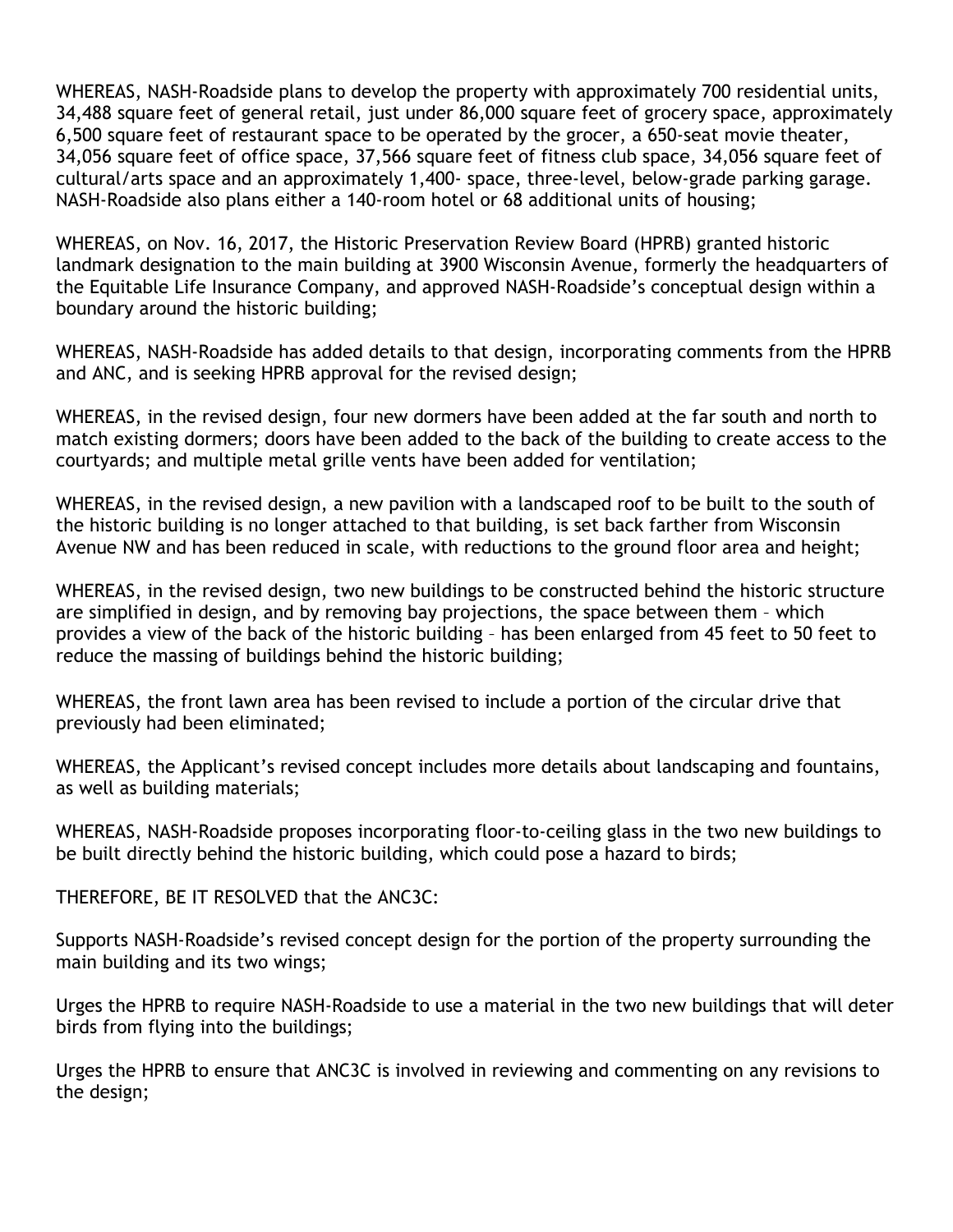FURTHER, BE IT RESOLVED that the Chair and Commissioner for ANC3C06 or their designees are authorized to represent the Commission in this matter.

**Attested by**

Tuny of Aullod

Nancy J. MacWood **Chair, on May 21, 2018**

This resolution was approved by a voice vote on May 21, 2018 at a scheduled and noticed public meeting of ANC 3C at *which a quorum (a minimum of 5 of 9 commissioners) was present.*

Attachment E:

## **ANC3C Resolution 2018-018 Regarding a Taxi Stand at 3800-3802 Porter Street NW**

WHEREAS, six or seven parking spaces at 3800 and 3802 Porter Street NW have been reserved for at least a decade for taxi cabs;

WHEREAS, the spaces are reserved for cabs at all times, prohibiting anyone else from using them;

WHEREAS, for years, nearby residents have observed that taxis use the taxi stand rarely, if at all;

WHEREAS, the taxi stand is not listed on the Department of For-Hire Vehicles' website list of taxi cab stands, nor is it indicated on a map of existing taxi stands;

WHEREAS, most of the taxi stands listed on the Department of For-Hire Vehicles' website are near hotels and major tourist areas;

WHEREAS, parking is extremely tight in the McLean Gardens-Vaughan Place neighborhood, particularly at night;

WHEREAS, if the spaces were no longer reserved for cabs, the spaces made available would help alleviate the parking problem in the neighborhood;

THEREFORE, BE IT RESOLVED that the ANC3C:

Finds that the taxi stand at 3800-3802 Porter Street NW is no longer an active taxi stand;

Recognizes that parking is difficult to find in the McLean Gardens-Vaughan Place neighborhood, particularly at night;

Calls on the Department of For-Hire Vehicles to release the spaces reserved for taxis in front of 3800 Porter Street NW and 3802 Porter Street NW back to the community immediately.

FURTHER, BE IT RESOLVED that the Chair and Commissioner for ANC3C06 or their designees are authorized to represent the Commission in this matter.

#### **Attested by**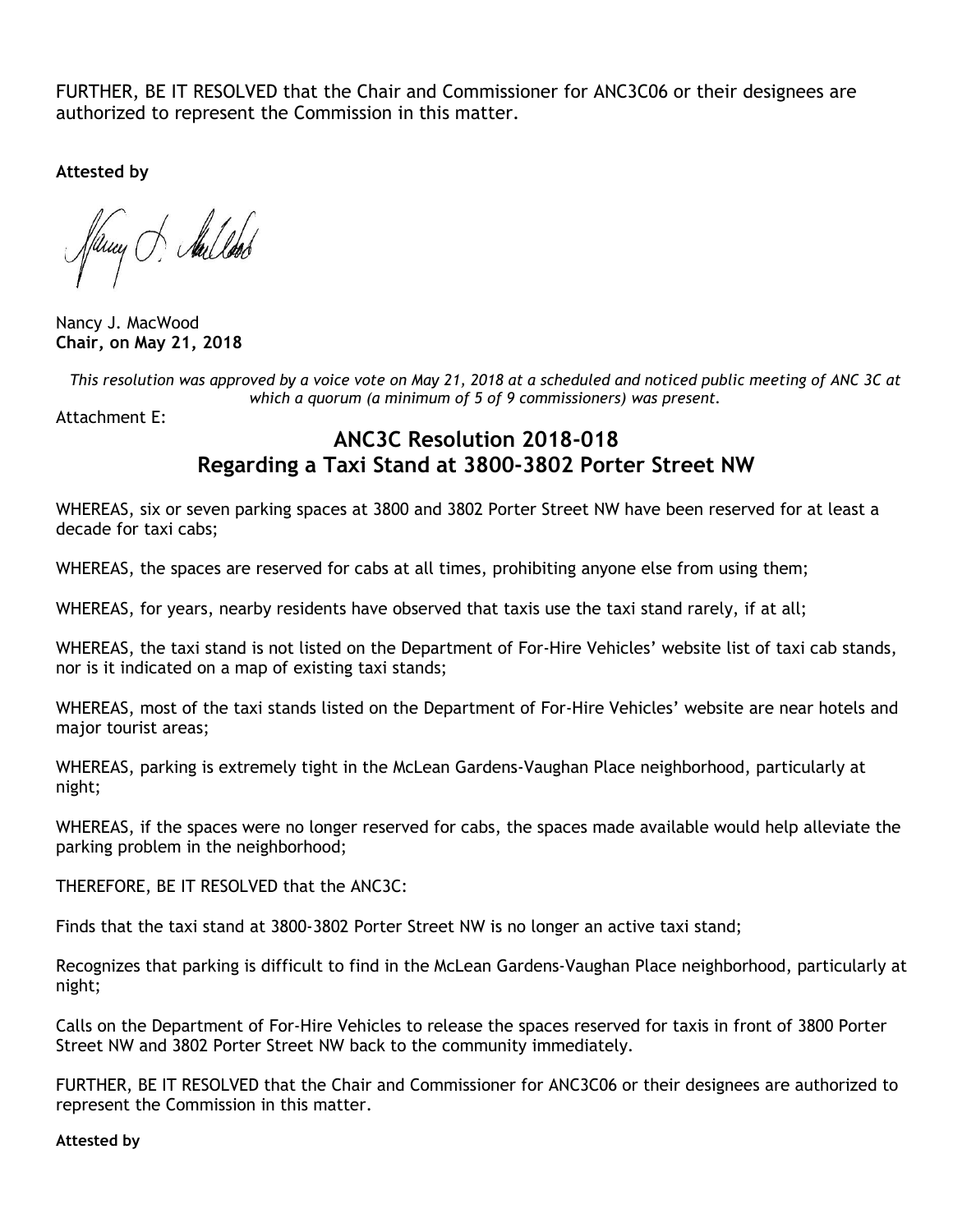fany of Aulbook

Nancy J. MacWood **Chair, on May 21, 2018**

This resolution was approved by a voice vote on May 21, 2018 at a scheduled and noticed public meeting of ANC 3C at *which a quorum (a minimum of 5 of 9 commissioners) was present.*

Attachment F:

## **ANC3C Resolution 2018-019 Request for a Study of Ordway Street Parking Conditions**

WHEREAS, parking in the vicinity of the Cleveland Park business district remains scarce during weekends;

WHEREAS, parking spaces on Ordway Street east of Connecticut Avenue are designated Residential Permit Parking only on weekdays;

WHEREAS, residents of Ordway Street find it difficult to park near their homes on weekends;

WHEREAS, residents of Ordway Street have expressed concern that visitors to the National Zoo use Ordway Street for overflow parking;

WHEREAS, residents of Ordway Street are concerned that Target, a large retail store expected to open adjacent to Ordway Street in 2019, will significantly increase demand for parking on Ordway Street;

THEREFORE, BE IT RESOLVED that ANC 3C requests that DDOT study the weekend parking conditions on Ordway Street east of Connecticut Avenue in Cleveland Park to determine whether Residential Permit Parking should be extended to weekend days;

BE IT FURTHER RESOLVED that the Chair and Commissioner for ANC 3C04 or their designees are authorized to speak on behalf of ANC 3C on this matter.

**Attested by**

Nancy J. MacWood **Chair, on May 21, 2018**

This resolution was approved by a voice vote on May 21, 2018 at a scheduled and noticed public meeting of ANC 3C at *which a quorum (a minimum of 5 of 9 commissioners) was present.*

Attachment G: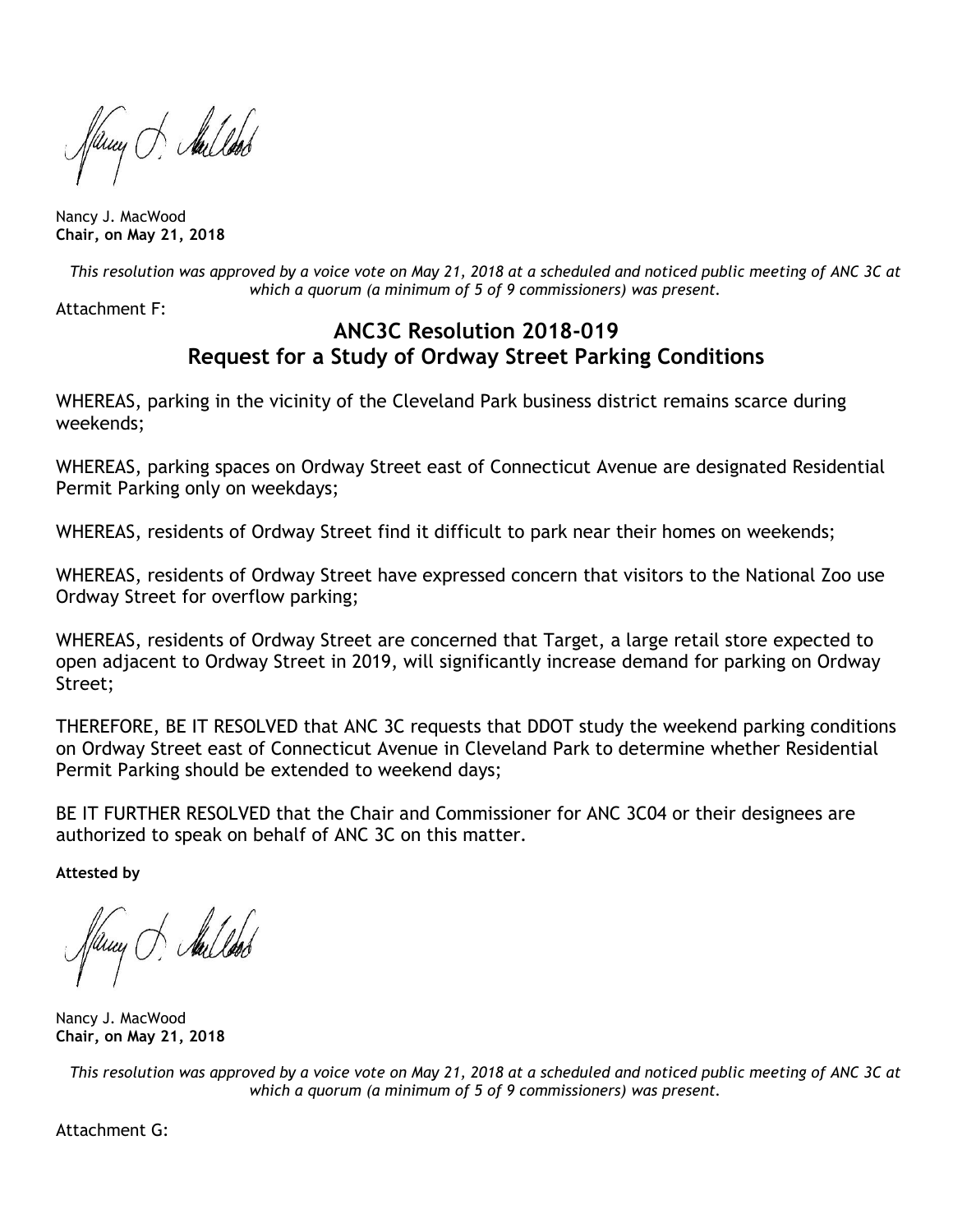## **ANC3C Resolution 2018-020 Request for a Comprehensive DDOT Study of Current Connecticut Avenue Traffic Patterns and Potential Changes**

WHEREAS, while the District Department of Transportation (DDOT) has produced studies of the Connecticut Avenue corridor in Van Ness (2003) and Cleveland Park (2013), DDOT has not comprehensively examined the entire corridor, nor has DDOT reviewed the costs and benefits associated with the reversible lanes policy; and

WHEREAS, ANC 3F and Van Ness Main Street, have called on DDOT to conduct research and analysis of changes that could be made to Connecticut Avenue, including the elimination of reversible lanes during rush hour, to increase walkability, safety, and parking; and

WHEREAS, the Commissioners for ANC 3C04 and 3C05, in partnership with two constituents, released a survey during the summer of 2017; of the 437 Cleveland Park residents who responded, 71.4% expressed support for a study of the existing reversible lanes policy; and

WHEREAS, Cleveland Park residents and business interests have voiced concerns related to pedestrian, cyclist, and vehicular safety, walkability, insufficient parking, environmental, and other "quality of life" issues that cannot be appropriately addressed by relying on outdated studies; and

WHEREAS, as of May 21, 2018, there has been no comprehensive study conducted of the Connecticut Avenue reversible lanes that considers the range of community interests involved, among them business access, cut-through traffic, safety on local streets, and volume and capacity on Wisconsin Avenue.

NOW THEREFORE BE IT RESOLVED, that ANC 3C requests that DDOT conduct a comprehensive study of current Connecticut Avenue traffic patterns that broadly evaluates the potential consequences of any changes in policy and also considers a wide range of potential improvements or changes that could be made, including but not limited to changing the rush hour reversible lanes policy, establishing dedicated bicycle lanes, and creating other dedicated lane options; and

BE IT FURTHER RESOLVED, that the study should include research and analysis of pedestrian and other non-vehicle use and traffic patterns along Connecticut Avenue in the sections affected by the reversible lanes as well as the existing reversible lane signage and electric signal boxes; and

BE IT FURTHER RESOLVED, that overall goals of the study should be to enhance pedestrian, cyclist, and vehicular safety, walkability, the environment, and overall economic vitality of the affected neighborhoods, and make improvements to traffic management on Connecticut Avenue and surrounding streets; and

BE IT FURTHER RESOLVED, that the study should include research and analysis from other city agencies such as the Department of Energy and the Environment, the Department of Public Works, and the Metropolitan Police Department regarding the environmental and safety impact of any recommended improvements or changes that could be made to Connecticut Avenue;

BE IT FURTHER RESOLVED, that the study include evaluation of possible alternatives including parking in the non-rush hour right lane, bicycle lanes and a bus rapid transit lane; and